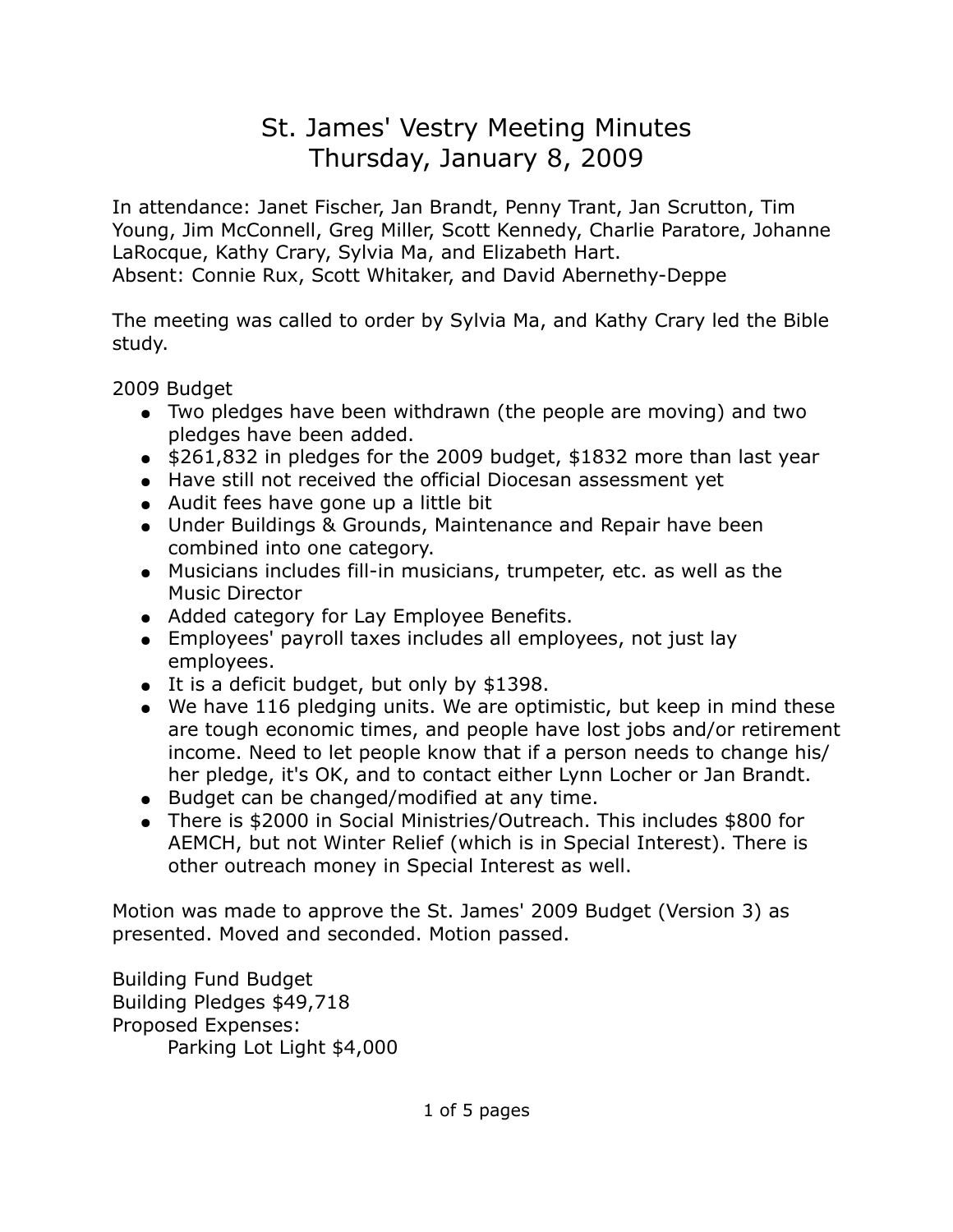Exit Signs \$1,200

EB Rooms 1 & 6 \$3,000

(Combine these two rooms, and purchase new carpeting and paint)

Preteen/Teen Room \$2000

(Change Teen Room to EB 2, and purchase new carpeting and paint. This is to launch new teen program. Room being switched for safety reasons)

Exterior painting \$17,000

(Have one bid at \$14,575, but this does not include repairing any wood damage or other problems)

Kitchen \$15,000

(Improve plumbing, purchase garbage disposal, new stove, new freezer)

Reserve \$7,518

Total: \$49,718

Comments on Building Fund Budget

- One suggestion to was to refresh the nursery, and make it more inviting for younger children. Could include repainting and providing toys geared more for the younger set. This could be done in conjunction with the teen room so that older children will have a place to go.
- This is the first time we have had an official plan for the Building Fund.
- Bell Tower
	- Money for replacement will come from the Special Interest Memorial Funds. The Bell Tower was given as a memorial.
	- Need to have an article in the Window the describes the history of the Bell Tower. There is a member of the congregation who is familiar with its history.
	- If appropriate, perhaps a plaque should be installed on the tower.
- The Building Fund Budget will be included in budget discussion scheduled for January 25, 2009 at 10 am.

Motion was made to approve the proposed 2009 Building Fund Budget. Moved and seconded. Motion passed.

Motion was made to approve \$3750 out of the Special Interest Memorial Fund to replace the Bell Tower. Moved and seconded. Motion passed.

Budget Summary, December 2008 (preliminary)

● Operating cash is \$38,759.59.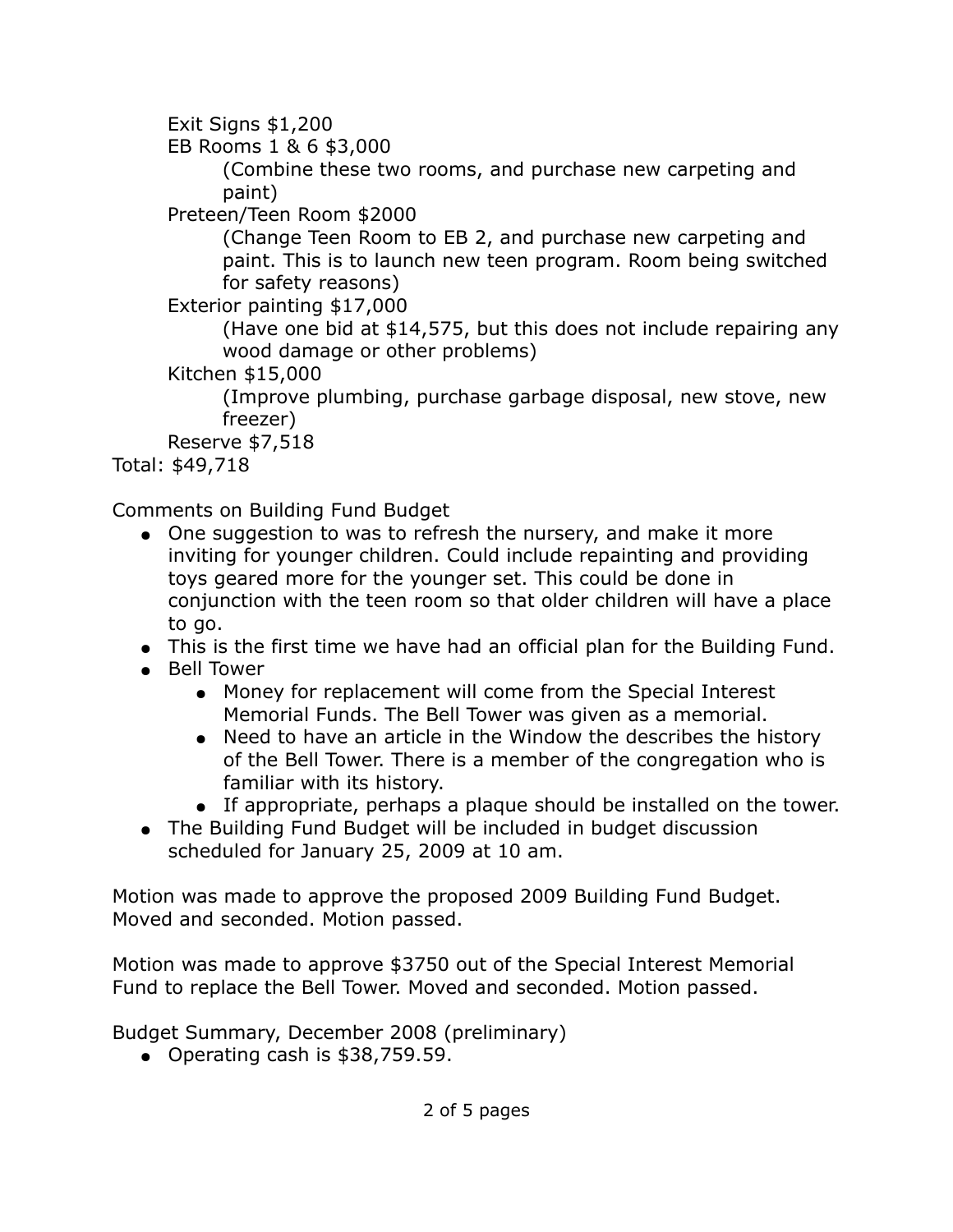- Concrete loan is paid off.
- Building cash is \$8729.05
- We ended the year with a deficit of  $$2185.15$ , but we still have \$38,759.59.
- Bathroom remodel: \$12,470.28 was donated in 2008. There has been a total of \$14,470.28 donated from December 2007 through December 31, 2008. The total cost of the remodel was \$25,000. The rest of the money can come from the Building Fund.
- The \$1300.50 raised at the Book and Media Sale went to the bathroom renovation.
- Little bathroom: \$1000 was donated by a parishioner to renovate that bathroom.

Bylaws

• On the recommendation of Michael Barlowe, we will not be amending the bylaws, and instead will incorporate the changes into the Personnel Manual (Janet Fischer's project for 2009.)

Motion was made to revoke the prior motion regarding amendments to the St. James' Bylaws on Michael Barlowe's advice. Moved and seconded. Motion passed.

Update on St. James' Equity in Bob Honeychurch's House

- Bob Honeychurch sold his house for \$630,000. Original purchase price was \$485,000.
- St. James' has 24.74% equity in the house.
- Need escrow statement, receipts, and information/receipts regarding upgrades.
- According to the contract, the cost of the upgrades can be deducted from the sale price.

Annual Meeting

- Single service at 10 am.
- The meeting will be held in the Big Church after the service, then a potluck.
- Asking the vestry to please come before 10 am to help set up tables, chairs, etc. The Big Church will also need to be rearranged after the service for the meeting.

Vestry Retreat

• Saturday, February 21, 2009 is the vestry retreat at the Presentation Center in Los Gatos.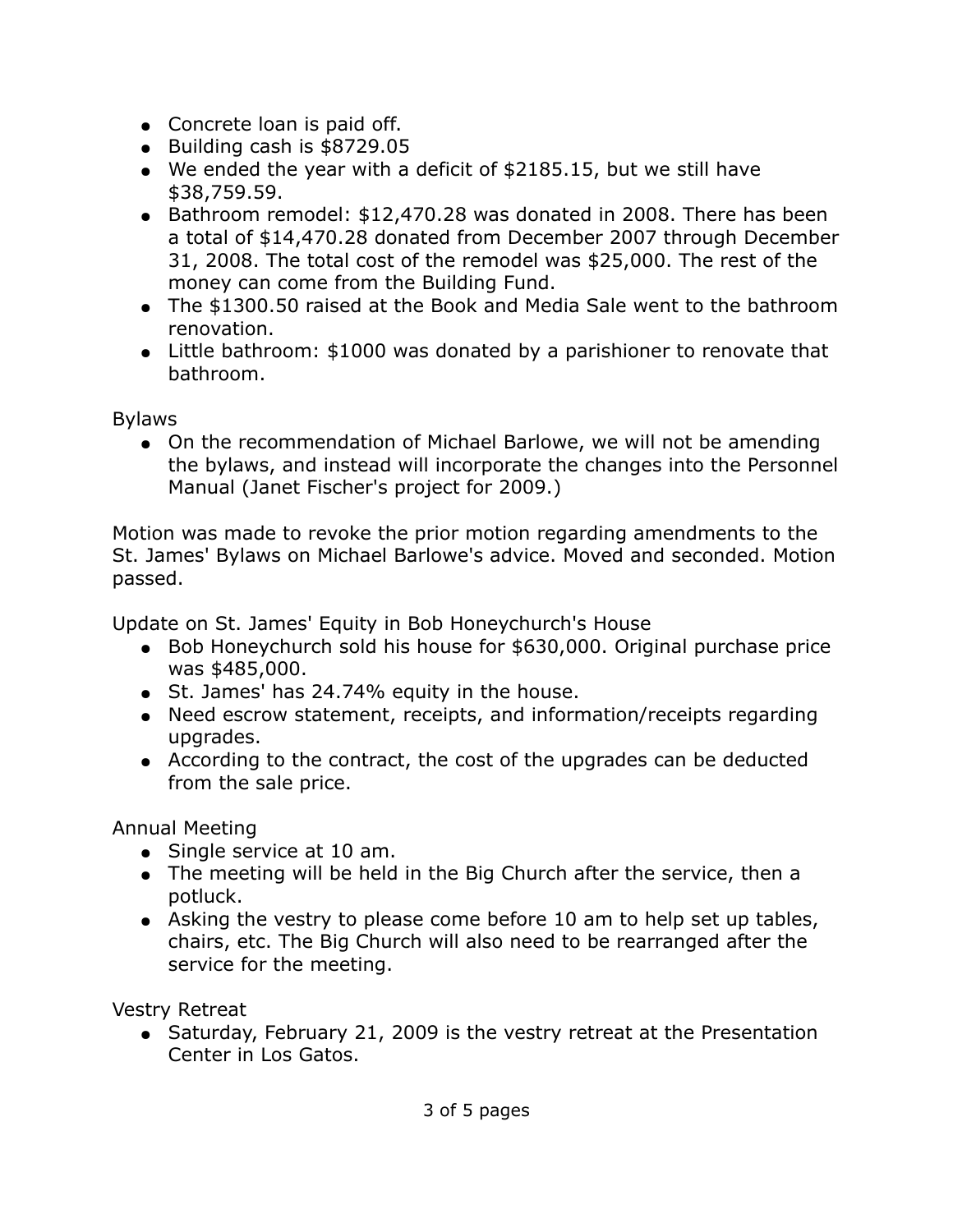- Outgoing vestry members are invited as well as new members.
- There is a line item on the vestry for this, but will also take donations (\$45 each)

New Vestry Nominees

● Have three possible names, but need more

Appointment of Transition Team and Search Committee

- Co-chairs will be appointed by the vestry. Co-chairs need to be organized – they need to make things happen.
- Characteristics for members
	- Team players, consensus builders, forward looking
	- No preconceived agenda as much as possible
	- Openness to discussion and all points of view
	- Representative of the whole group
	- Vestry liaison can be appointed after committees are set.
- Sylvia Ma will be sending out letters asking people to accept or not accept appointments to the teams.
- The members of the two committees will be commissioned at the 10 am service on Sunday, February 8, 2009.

Motion was made to accept the slate of candidates to the Transition Team and Search Committee pending their acceptance to the appointments. Moved and seconded. Motion passed.

**Minutes** 

- One correction to the December minutes: the cost of the lighting project was \$475.
- The December 11, 2008 vestry meeting minutes were approved as corrected.

Cluster Reports

Lead Team – as submitted

● Sylvia Ma has done the annual review of the Music Director, Katherine LaRose.

Worship and Faith Formation

• One correction to the report: David Abernethy-Deppe celebrated the Christmas Day service.

Social Ministries and Congregational Care – as submitted